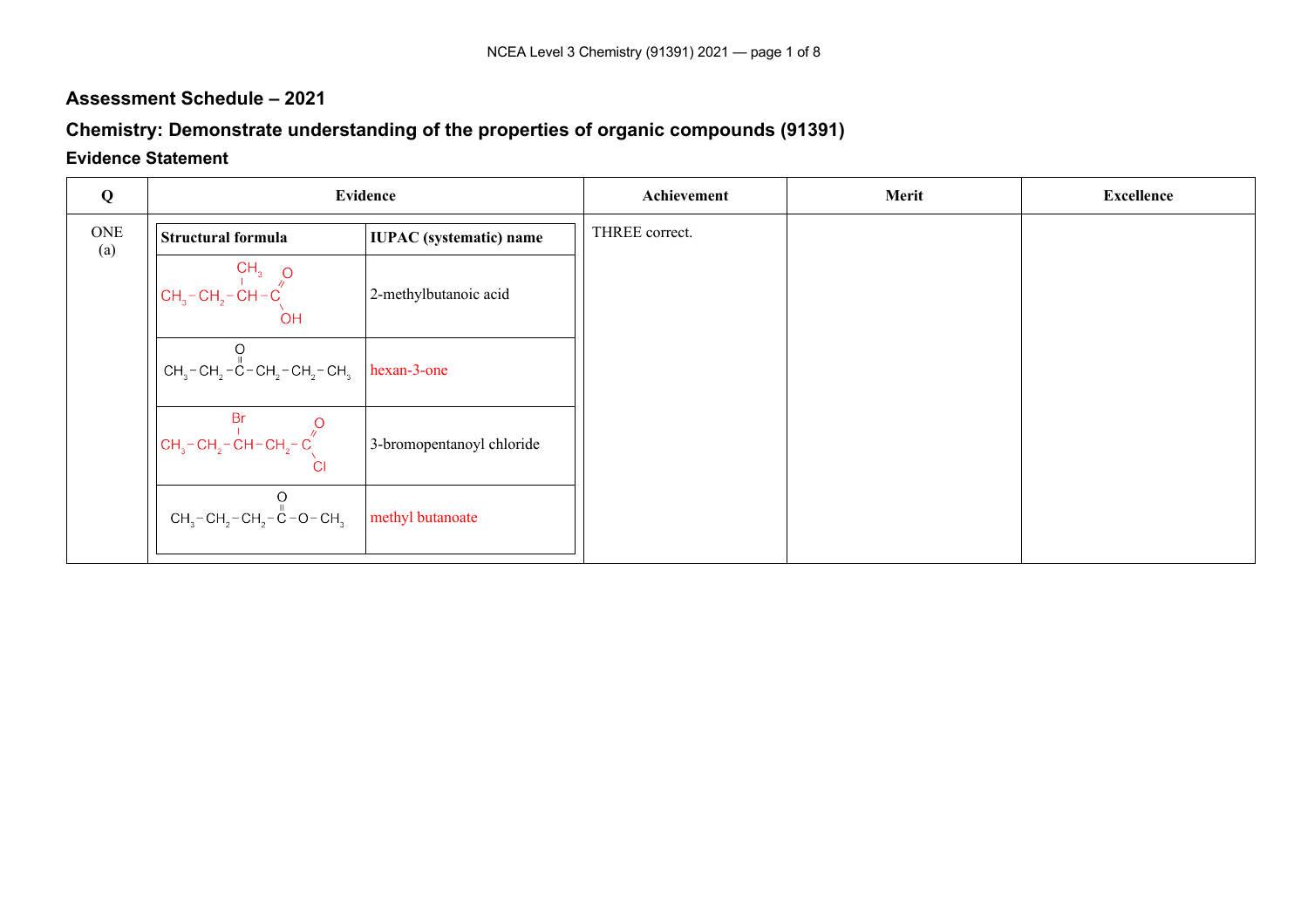| (b)(i) | $\vert$ CH <sub>3</sub> -CH <sub>2</sub> -CH <sub>2</sub> -CH <sub>2</sub> -C <sub>2</sub> <sup>-</sup><br>OH                                                                                                                                                                                                                                                                                                                                                                                                                                                                                                                                                                                                                                                                                                                                                                                           | • ONE structural formula.<br>• Correct functional groups<br>present for at least TWO<br>structural formulae.                                                                                                                            | • TWO structural formulae.                                                                                                                                                      | THREE structural formulae.                                                                |
|--------|---------------------------------------------------------------------------------------------------------------------------------------------------------------------------------------------------------------------------------------------------------------------------------------------------------------------------------------------------------------------------------------------------------------------------------------------------------------------------------------------------------------------------------------------------------------------------------------------------------------------------------------------------------------------------------------------------------------------------------------------------------------------------------------------------------------------------------------------------------------------------------------------------------|-----------------------------------------------------------------------------------------------------------------------------------------------------------------------------------------------------------------------------------------|---------------------------------------------------------------------------------------------------------------------------------------------------------------------------------|-------------------------------------------------------------------------------------------|
| (ii)   | OH <sub>O</sub><br>$CH_3 - \dot{C} - \ddot{C} - CH_3$<br>$CH_3$                                                                                                                                                                                                                                                                                                                                                                                                                                                                                                                                                                                                                                                                                                                                                                                                                                         |                                                                                                                                                                                                                                         |                                                                                                                                                                                 |                                                                                           |
| (iii)  | CH <sub>3</sub><br>$HC - O - CH - CH2 - CH3$                                                                                                                                                                                                                                                                                                                                                                                                                                                                                                                                                                                                                                                                                                                                                                                                                                                            |                                                                                                                                                                                                                                         |                                                                                                                                                                                 |                                                                                           |
| (iv)   | OH OH<br>$CH2=CH-CH-CH-CH3$<br>OH groups can also be on carbons 2 and 3 or carbons 2 and 4.                                                                                                                                                                                                                                                                                                                                                                                                                                                                                                                                                                                                                                                                                                                                                                                                             |                                                                                                                                                                                                                                         |                                                                                                                                                                                 |                                                                                           |
| (c)(i) | $1 = Distillation$<br>$2 = Reflux$                                                                                                                                                                                                                                                                                                                                                                                                                                                                                                                                                                                                                                                                                                                                                                                                                                                                      | • BOTH processes correctly<br>named AND oxidation<br>reaction stated.                                                                                                                                                                   |                                                                                                                                                                                 |                                                                                           |
| (ii)   | When oxidising pentan-1-ol by heating it with acidified<br>permanganate ( $MnO4-/H+$ ), distillation is used to produce<br>pentanal. Distillation separates organic molecules by evaporating<br>and condensing molecules based on boiling points. Pentanal is an<br>aldehyde with a lower boiling point than pentan-1-ol so it<br>vaporises when heated and is then condensed and collected before<br>it is further oxidised to a carboxylic acid.<br>The reflux process is used because it ensures that volatile<br>molecules are contained when the reaction is heated so that pentan-<br>1-ol is fully oxidised to pentanoic acid. As the pentan-1-ol is<br>heated with acidified permanganate, it produces pentanal, which<br>vaporises. As, it travels upwards, the vapour is condensed in the<br>condenser, and drops back into the reaction mixture to be further<br>oxidised to pentanoic acid. | • Recognises distillation<br>purifies / separates<br>molecules with different<br>boiling points.<br><b>OR</b><br>Recognises heating under<br>reflux prevents loss of<br>volatile products.<br>• Recognises partial vs full<br>oxidation | • Links distillation process to<br>lower boiling point of pentanal/<br>the prevention of further<br>oxidation.<br>• Links the reflux process to<br>complete oxidation reaction. | • Fully explains the use of both<br>processes to produce the desired<br>organic products. |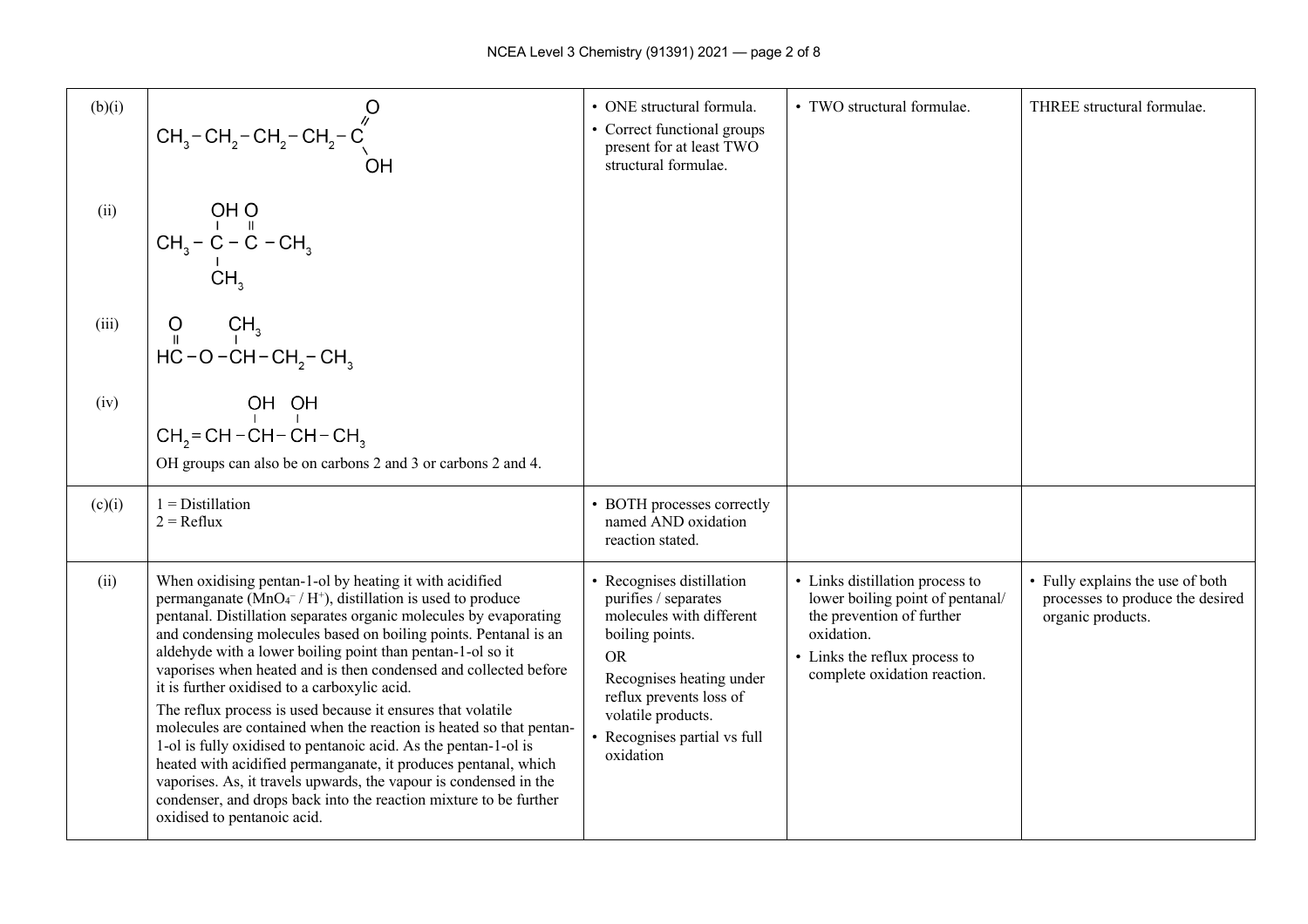| NØ                                    | <b>BI1</b><br>NI | $T^*$<br>- • ⊷ | АJ | A4 | M <sub>5</sub> | M6 | <b>DA</b><br>ر پير                | E8 |
|---------------------------------------|------------------|----------------|----|----|----------------|----|-----------------------------------|----|
| No response;<br>no relevant evidence. | 1a               |                | ∼u |    | 2m             | 3m | 2e with minor error /<br>omission | ∼  |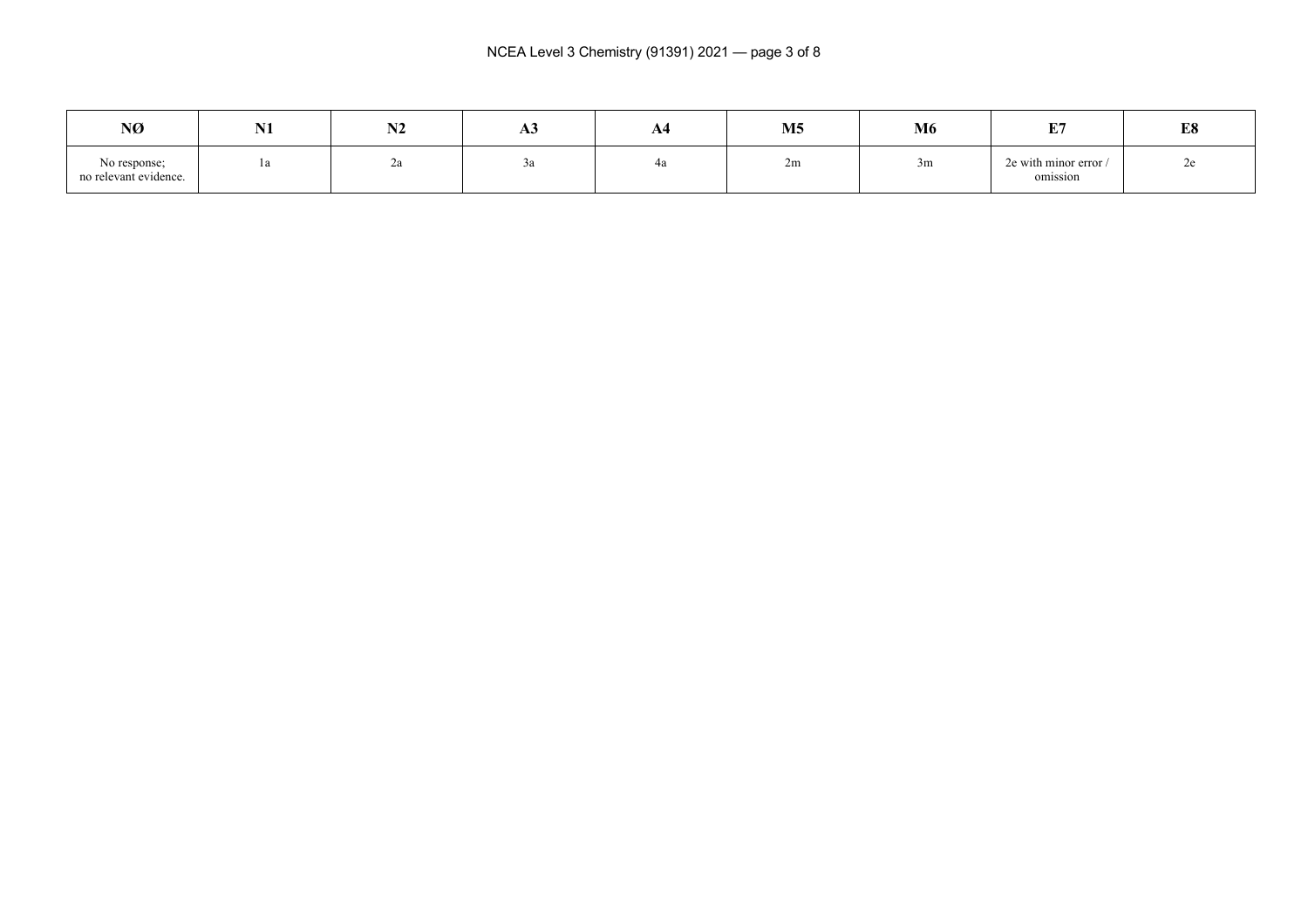| Q             | <b>Evidence</b>                                                                                                                                                                                                                                                | Achievement                                                                     | Merit                                                                | <b>Excellence</b>                                                                                 |
|---------------|----------------------------------------------------------------------------------------------------------------------------------------------------------------------------------------------------------------------------------------------------------------|---------------------------------------------------------------------------------|----------------------------------------------------------------------|---------------------------------------------------------------------------------------------------|
| TWO<br>(a)(i) | Add water. The propanoyl chloride undergoes a substitution reaction to form propanoic<br>acid, CH <sub>3</sub> CH <sub>2</sub> COOH. The mixture will react vigorously with the water and produce<br>steamy fumes. The propanamide will not react.             | • TWO correct reagents<br>AND observations.<br>• TWO correct reaction<br>types. | • TWO pairs of<br>compounds<br>distinguished with<br>THREE reagents, | • ALL pairs of compounds<br>distinguished with<br>reagents, conditions,<br>observations, reaction |
| (ii)          | Add Tollens' reagent and heat. The propanal will form a silver mirror, since the<br>propanal is oxidised to propanoic acid, CH3CH2COOH.<br>OR:                                                                                                                 | • ONE correct structural<br>formula of organic<br>product.                      | observations, reaction<br>type, structural formulae.                 | type, and structural<br>formulae of organic<br>products.                                          |
|               | Add Benedict's (Fehlings) reagent and heat. The propanal will form an orange-red solid,<br>since the propanal is oxidised to propanoic acid, CH <sub>3</sub> CH <sub>2</sub> COOH.                                                                             |                                                                                 |                                                                      |                                                                                                   |
|               | In both cases, there is no reaction with the propan-2-ol.                                                                                                                                                                                                      |                                                                                 |                                                                      |                                                                                                   |
| (iii)         | Add bromine water. The propene undergoes an addition reaction to form 1,2-<br>dibromopropane, CH <sub>3</sub> CHBrCH <sub>2</sub> Br. The bromine water will change from orange to<br>colourless. The methyl ethanoate will not react.                         |                                                                                 |                                                                      |                                                                                                   |
|               | OR: Add potassium permanganate. The propene undergoes an oxidation reaction to<br>form propan-1,2-diol, CH <sub>3</sub> CH(OH)CH <sub>2</sub> OH. The potassium permanganate will change<br>from purple to a brown solid. The methyl ethanoate will not react. |                                                                                 |                                                                      |                                                                                                   |
| (b)           | $H \cup H_2N-C-C-NH-C-COOH$<br>$CH_3$ CH <sub>2</sub> OH                                                                                                                                                                                                       | • Correct amide linkage.                                                        | • BOTH dipeptides<br>correctly drawn.                                |                                                                                                   |
|               | $H O H O H$<br>$H_2N-C-C-NH-C-COOH$<br>$CH_2OH$ $CH_3$                                                                                                                                                                                                         |                                                                                 |                                                                      |                                                                                                   |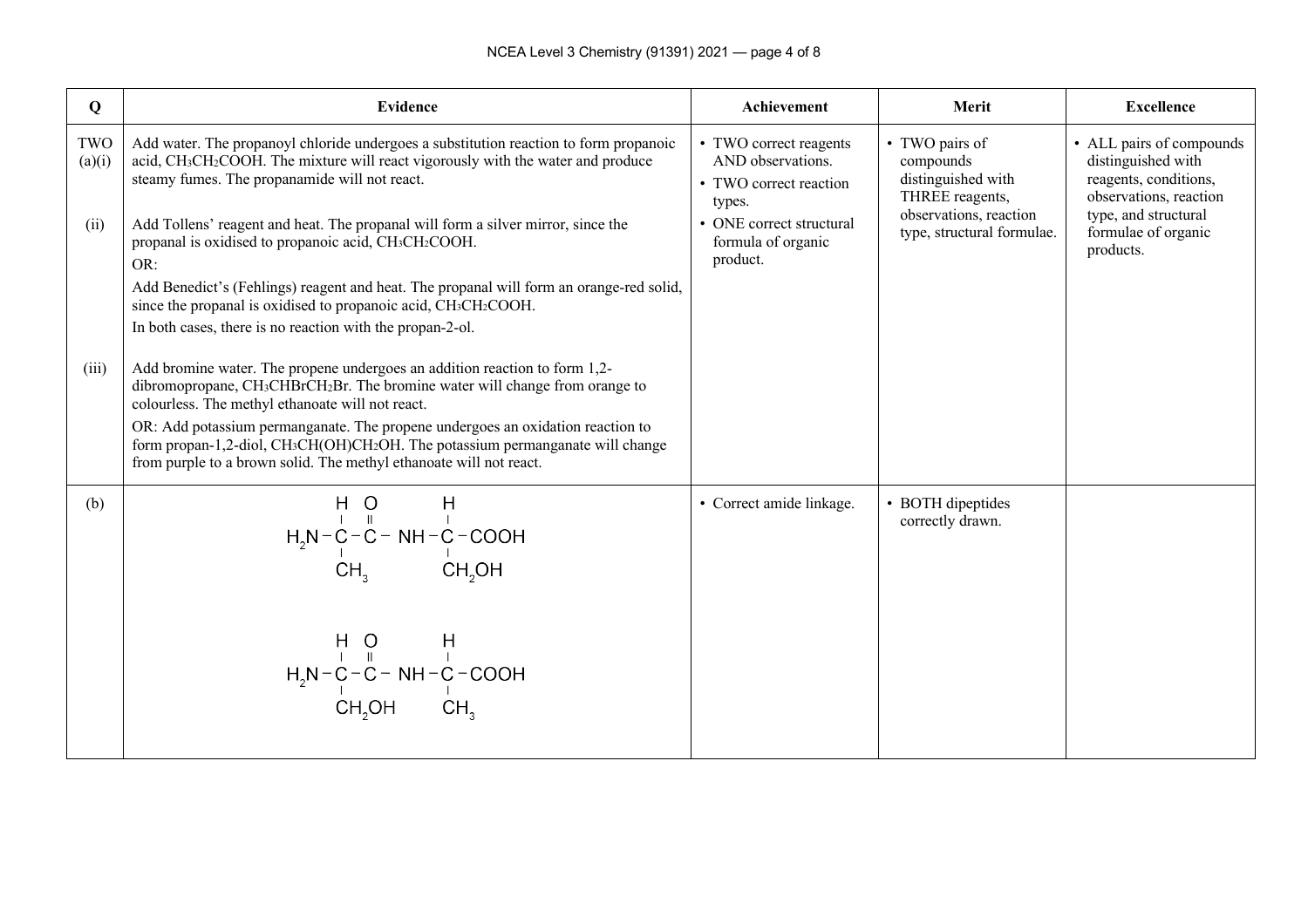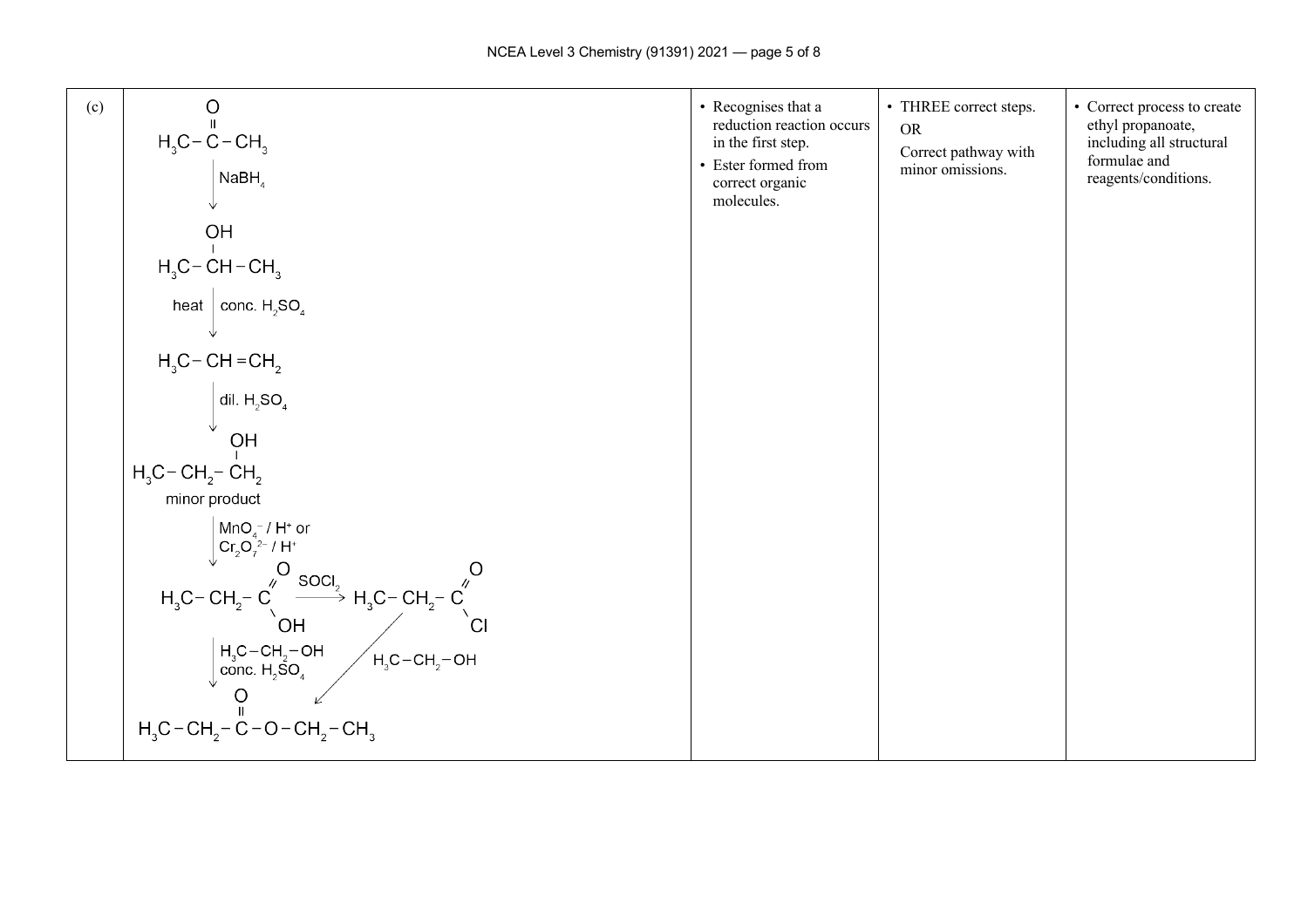| NØ                                    | <b>NT1</b><br>NI | ---<br>⊥ ¶ ∠⊭ | ЛJ | A4      | M <sub>5</sub> | <b>M6</b> | me.<br>، سنڌ                      | E8 |
|---------------------------------------|------------------|---------------|----|---------|----------------|-----------|-----------------------------------|----|
| No response;<br>no relevant evidence. | 1 u              | ∼             |    | $\cdot$ | 2m             | 3m        | 2e with minor error /<br>omission | ∼  |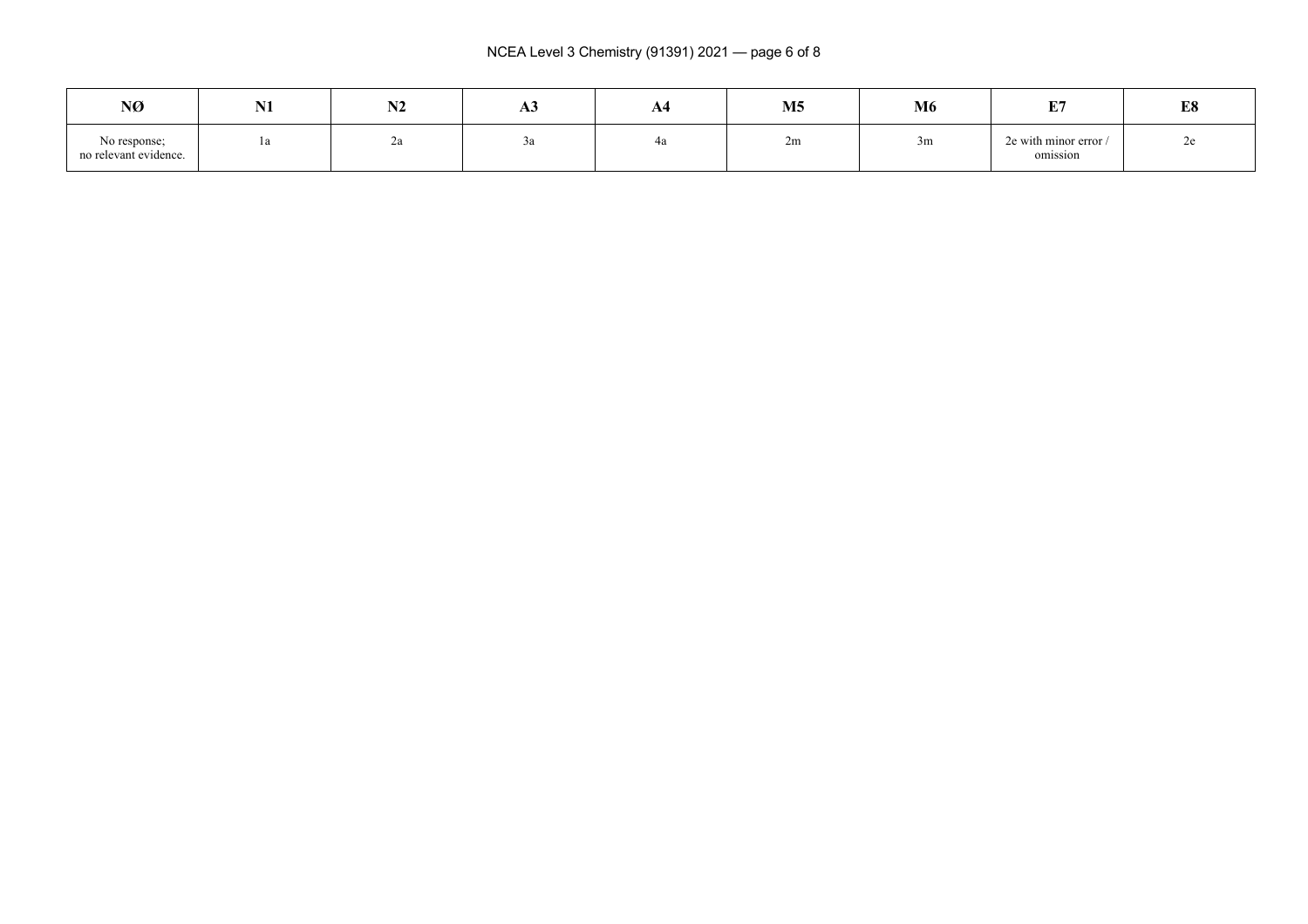| $\mathbf Q$            | <b>Evidence</b>                                                                                                                                                                                                                                                                                                                                                                                                                                                                                                                                                     | Achievement                                                                                      | Merit                                                                                                                                         | <b>Excellence</b>                                                     |
|------------------------|---------------------------------------------------------------------------------------------------------------------------------------------------------------------------------------------------------------------------------------------------------------------------------------------------------------------------------------------------------------------------------------------------------------------------------------------------------------------------------------------------------------------------------------------------------------------|--------------------------------------------------------------------------------------------------|-----------------------------------------------------------------------------------------------------------------------------------------------|-----------------------------------------------------------------------|
| <b>THREE</b><br>(a)(i) | COOH<br>COOH<br>С<br>Ξ<br>Æ.<br>H<br><b>OH</b><br>HO<br>Ή<br>CH,<br>CH <sub>3</sub>                                                                                                                                                                                                                                                                                                                                                                                                                                                                                 | • Recognises tetrahedral<br>arrangement of correct atoms<br>/ groups about asymmetric C<br>atom. | • BOTH 3-D images drawn<br>correctly.<br><b>AND</b><br>Explains enantiomers can rotate<br>(plane-) polarised light in<br>opposite directions. |                                                                       |
| (ii)                   | The enantiomers can be distinguished based on their ability to rotate plane<br>polarised light. One enantiomer will rotate the plane-polarised light to the<br>left, while the other enantiomer will rotate the plane-polarised light to the<br>right.                                                                                                                                                                                                                                                                                                              | • Identifies enantiomers rotate<br>(plane-) polarised light.                                     |                                                                                                                                               |                                                                       |
| (b)                    | $\circ$<br>$CH_3 - \overset{\overset{\_}{0}}{C} - O - CH_2 - CH_3$<br>Heat under reflux<br>H, SO <sub>4</sub> (aq)<br>D<br>Α<br>$CH_3-C$ <sup>(<math>\overline{O}</math></sup> )<br>$CH_3$ - $CH_2$ -OH<br>OH<br>Reagent 1:<br>Reagent 3:<br>MnO <sub>4</sub> <sup>-</sup> / H <sup>+</sup> or<br>and<br>SOCI,<br>$Cr_2\ddot{O}_7^{2-}/H^*$<br>heat<br>$\,$ B<br>$\mathsf E$<br>$\circ$<br>$\circ$<br>$CH_3-C$<br>$CH2-C2$<br>conc NH.<br>$\mathbf{c}$<br>$\mathsf O$<br>$CH_3-C$<br>Tollens' reagent<br>and heat<br>NH.<br>Reagent 2:<br>$H_2SO_4(aq)$<br>and heat | • Any THREE answers correct.                                                                     | • FIVE answers correct, including<br>at least ONE reagent.                                                                                    | • ALL structural<br>formulae, reagents,<br>and conditions<br>correct. |
|                        | $CH_3-C$ <sup>O</sup><br>OH                                                                                                                                                                                                                                                                                                                                                                                                                                                                                                                                         |                                                                                                  |                                                                                                                                               |                                                                       |